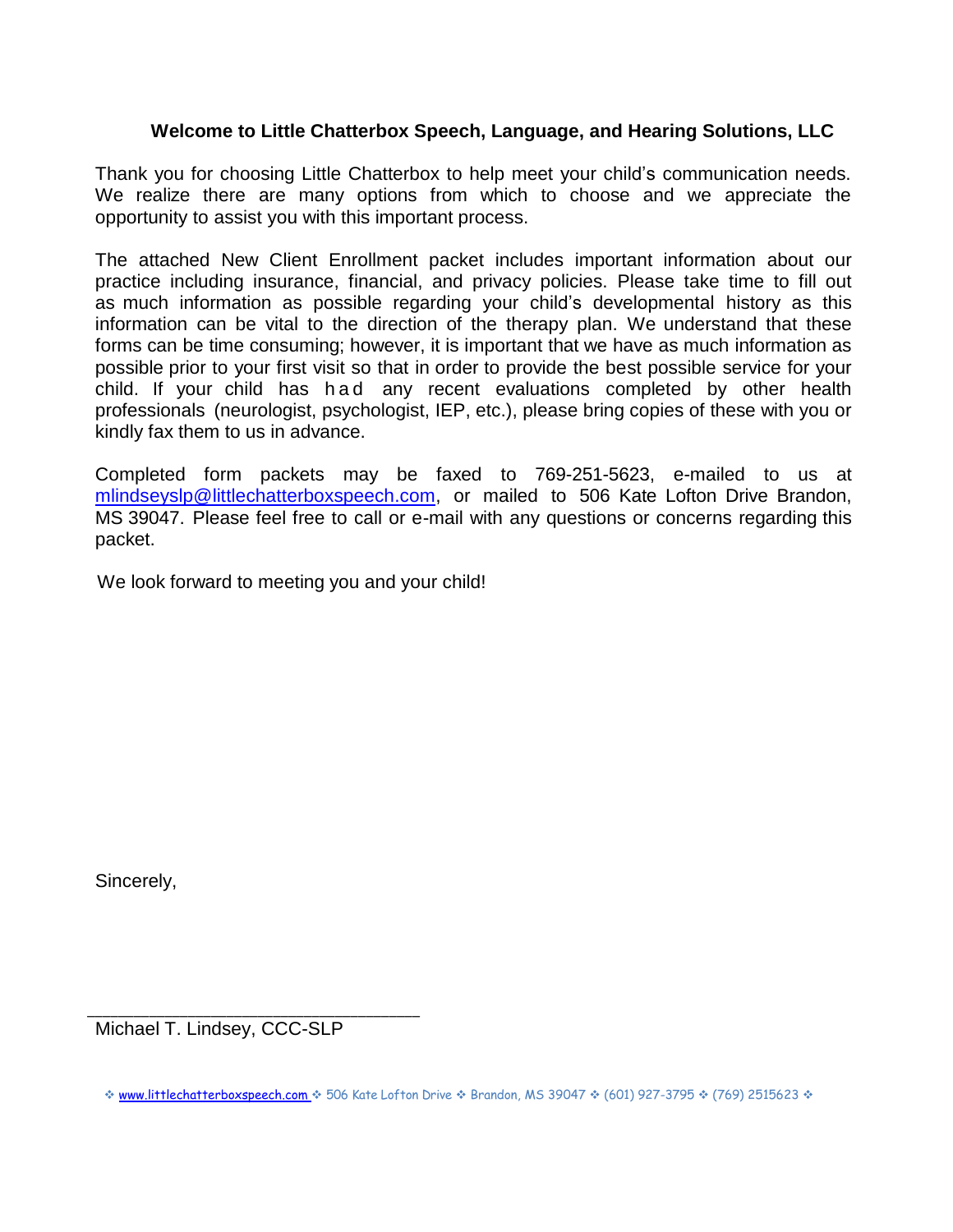

| Child lives with both parents? Yes No                                                                                  |                                                                                                                      |  |  |
|------------------------------------------------------------------------------------------------------------------------|----------------------------------------------------------------------------------------------------------------------|--|--|
|                                                                                                                        |                                                                                                                      |  |  |
|                                                                                                                        |                                                                                                                      |  |  |
|                                                                                                                        |                                                                                                                      |  |  |
|                                                                                                                        |                                                                                                                      |  |  |
|                                                                                                                        | ,我们也不会有什么。""我们的人,我们也不会有什么?""我们的人,我们也不会有什么?""我们的人,我们也不会有什么?""我们的人,我们也不会有什么?""我们的人                                     |  |  |
| What is your child's reaction to the problem? ___________________________________                                      | ,我们也不会有什么。""我们的人,我们也不会有什么?""我们的人,我们也不会有什么?""我们的人,我们也不会有什么?""我们的人,我们也不会有什么?""我们的人                                     |  |  |
|                                                                                                                        | <u> 1989 - Andrea Santa Andrea Andrea Andrea Andrea Andrea Andrea Andrea Andrea Andrea Andrea Andrea Andrea Andr</u> |  |  |
| Has there been any significant change in last six months?<br>Mas there been any significant change in last six months? |                                                                                                                      |  |  |
| How well is your child understood by: (i.e., what percentage of the time)                                              |                                                                                                                      |  |  |
| Mom: __________Dad:______________Younger siblings: ____________Older siblings: ____________________                    |                                                                                                                      |  |  |
| Other children: Extended family: Unfamiliar adults: Unfamiliar adults:                                                 |                                                                                                                      |  |  |
|                                                                                                                        |                                                                                                                      |  |  |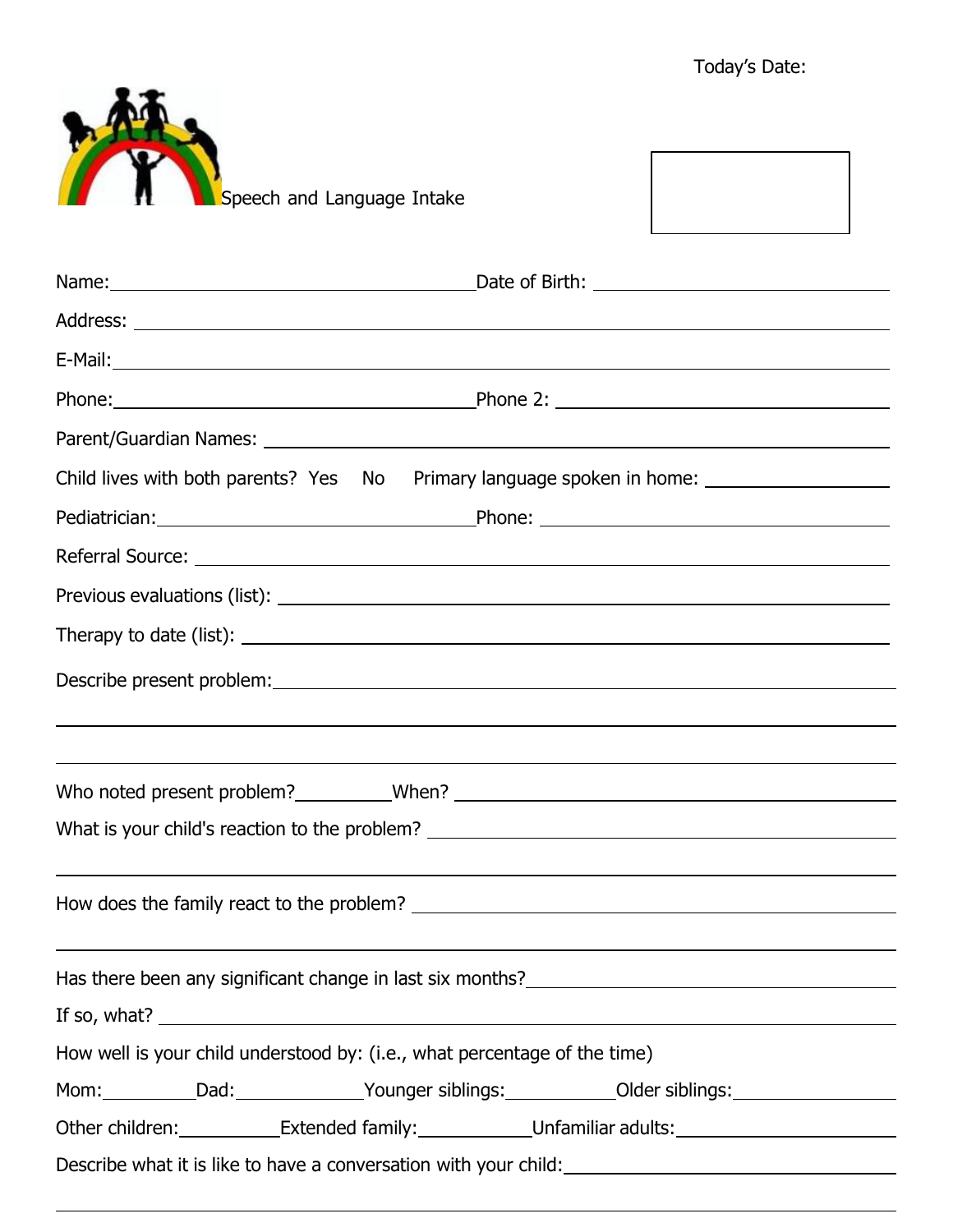# **PRENATAL/BIRTH HISTORY**

| Full Term: Yes | No.                                                                              |         |          |               | If no, how many weeks? |  |
|----------------|----------------------------------------------------------------------------------|---------|----------|---------------|------------------------|--|
|                |                                                                                  |         |          |               |                        |  |
|                |                                                                                  |         |          |               |                        |  |
|                | Use of alcohol, tobacco or medications during pregnancy: _______________________ |         |          |               |                        |  |
|                | Birth weight: Delivery:                                                          | Vaginal | Cesarean | <b>Breech</b> | <b>Feet First</b>      |  |
|                | Other unusual conditions that may have affected pregnancy or birth?              |         |          |               |                        |  |

## **MEDICAL HISTORY**

Please check if your child has had any of the following (and if so, at what age):

| <b>Seizures</b>                                                                                     | High fevers         | <b>Measles</b>   | <b>Mumps</b>        |  |
|-----------------------------------------------------------------------------------------------------|---------------------|------------------|---------------------|--|
| Chicken pox                                                                                         | Whooping cough      | Diphtheria       | Croup               |  |
| Pneumonia                                                                                           | <b>Tonsillitis</b>  | Meningitis       | <b>Encephalitis</b> |  |
| Rheumatic fever                                                                                     | <b>Tuberculosis</b> | <b>Sinusitis</b> | Chronic colds       |  |
| Enlarged glands                                                                                     | <b>Thyroid</b>      | Asthma           | Heart trouble       |  |
|                                                                                                     |                     |                  |                     |  |
|                                                                                                     |                     |                  |                     |  |
| **Has your child had any earaches/ear infections? Y N Please explain here: ________________________ |                     |                  |                     |  |
|                                                                                                     |                     |                  |                     |  |
|                                                                                                     |                     |                  |                     |  |
|                                                                                                     |                     |                  |                     |  |
|                                                                                                     |                     |                  |                     |  |
|                                                                                                     |                     |                  |                     |  |
| Any medications? (Past)<br>(Current)                                                                |                     |                  |                     |  |
|                                                                                                     |                     |                  |                     |  |
|                                                                                                     |                     |                  |                     |  |
|                                                                                                     |                     |                  |                     |  |
| Other Medical History: <u>_____________________</u>                                                 |                     |                  |                     |  |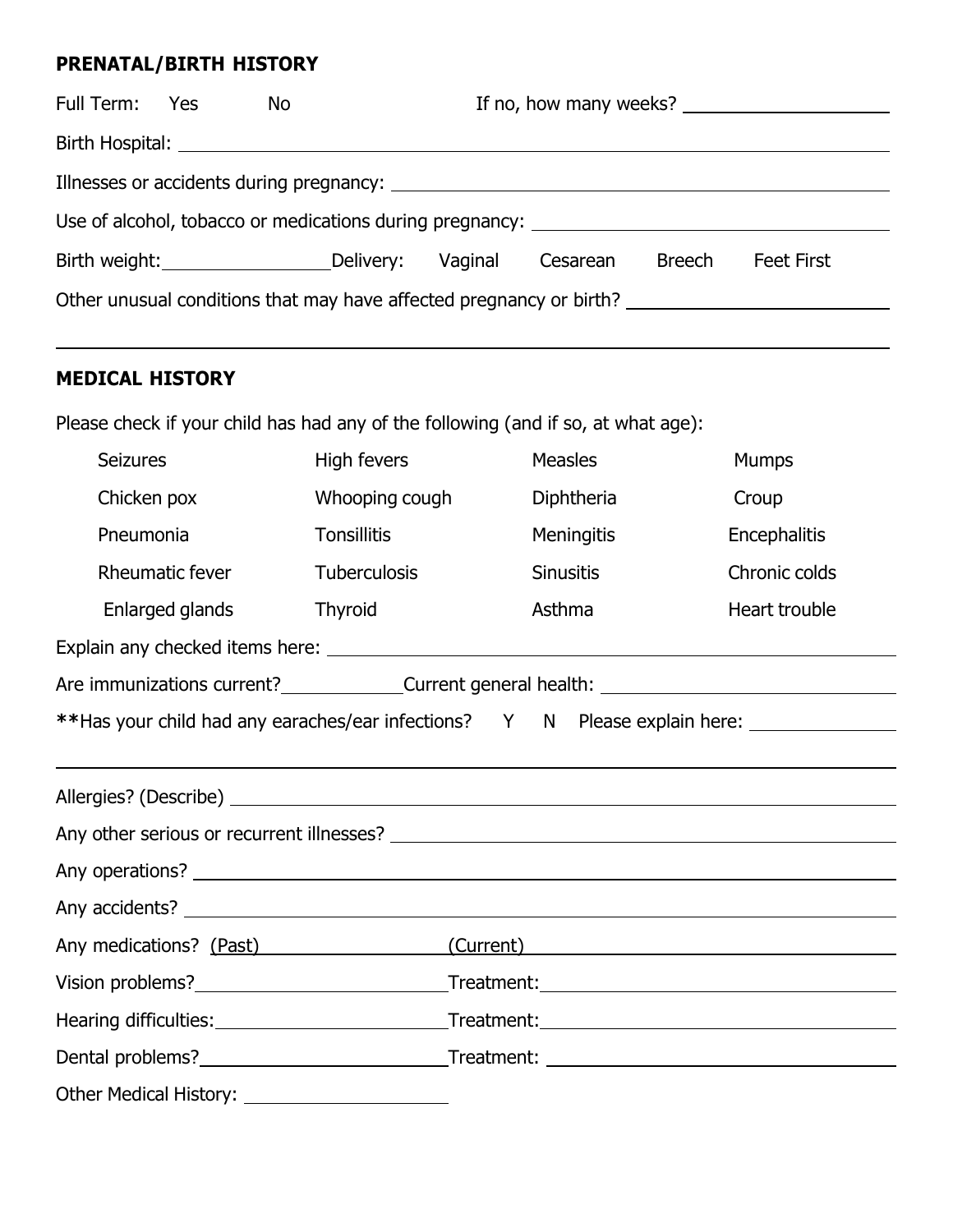# **DEVELOPMENTAL HISTORY**

|                                                                                                               |  |  | Age when child: (If you cannot remember specific time, please indicate if it occurred at the expected time or if it was delayed)                                                        |  |  |
|---------------------------------------------------------------------------------------------------------------|--|--|-----------------------------------------------------------------------------------------------------------------------------------------------------------------------------------------|--|--|
|                                                                                                               |  |  | sat up alone___________crawled____________walked ______toilet trained_______dressed self__________________                                                                              |  |  |
|                                                                                                               |  |  | tied shoes_________________fed self independently________________Weaned from bottle/breast __________________                                                                           |  |  |
|                                                                                                               |  |  |                                                                                                                                                                                         |  |  |
|                                                                                                               |  |  | Any difficulty? (Y/N) Swallowing: Chewing: Chewing: Drinking:                                                                                                                           |  |  |
|                                                                                                               |  |  | Blowing: Drooling: Drooling: Food allergies: 1990 Manuscription Communication of the Drooding:                                                                                          |  |  |
|                                                                                                               |  |  |                                                                                                                                                                                         |  |  |
|                                                                                                               |  |  |                                                                                                                                                                                         |  |  |
|                                                                                                               |  |  |                                                                                                                                                                                         |  |  |
|                                                                                                               |  |  |                                                                                                                                                                                         |  |  |
|                                                                                                               |  |  | Does your child respond typically to: Light?______________Sound?_____________People? ______________                                                                                     |  |  |
|                                                                                                               |  |  |                                                                                                                                                                                         |  |  |
|                                                                                                               |  |  | Eat and sleep well? _______Cry appropriately? ________Laugh? ___________Smile? ____________________                                                                                     |  |  |
|                                                                                                               |  |  | Make wants/needs known? ________________ How? ___________________________________                                                                                                       |  |  |
|                                                                                                               |  |  |                                                                                                                                                                                         |  |  |
| <b>LANGUAGE DEVELOPMENT</b>                                                                                   |  |  | ,我们也不会有什么。""我们的人,我们也不会有什么?""我们的人,我们也不会有什么?""我们的人,我们也不会有什么?""我们的人,我们也不会有什么?""我们的人<br>Age when your child spoke first word: combined words: _________spoke in sentences: ________________ |  |  |
| What was your child's first word(s)? First sentence? Measurement and the What was your child's first word(s)? |  |  |                                                                                                                                                                                         |  |  |
|                                                                                                               |  |  |                                                                                                                                                                                         |  |  |
|                                                                                                               |  |  |                                                                                                                                                                                         |  |  |
|                                                                                                               |  |  | <u> 1989 - Andrea San Andrea San Andrea San Andrea San Andrea San Andrea San Andrea San Andrea San Andrea San A</u>                                                                     |  |  |
|                                                                                                               |  |  | Does your child have any difficulty understanding you? (describe) __________________________________                                                                                    |  |  |
|                                                                                                               |  |  |                                                                                                                                                                                         |  |  |
|                                                                                                               |  |  |                                                                                                                                                                                         |  |  |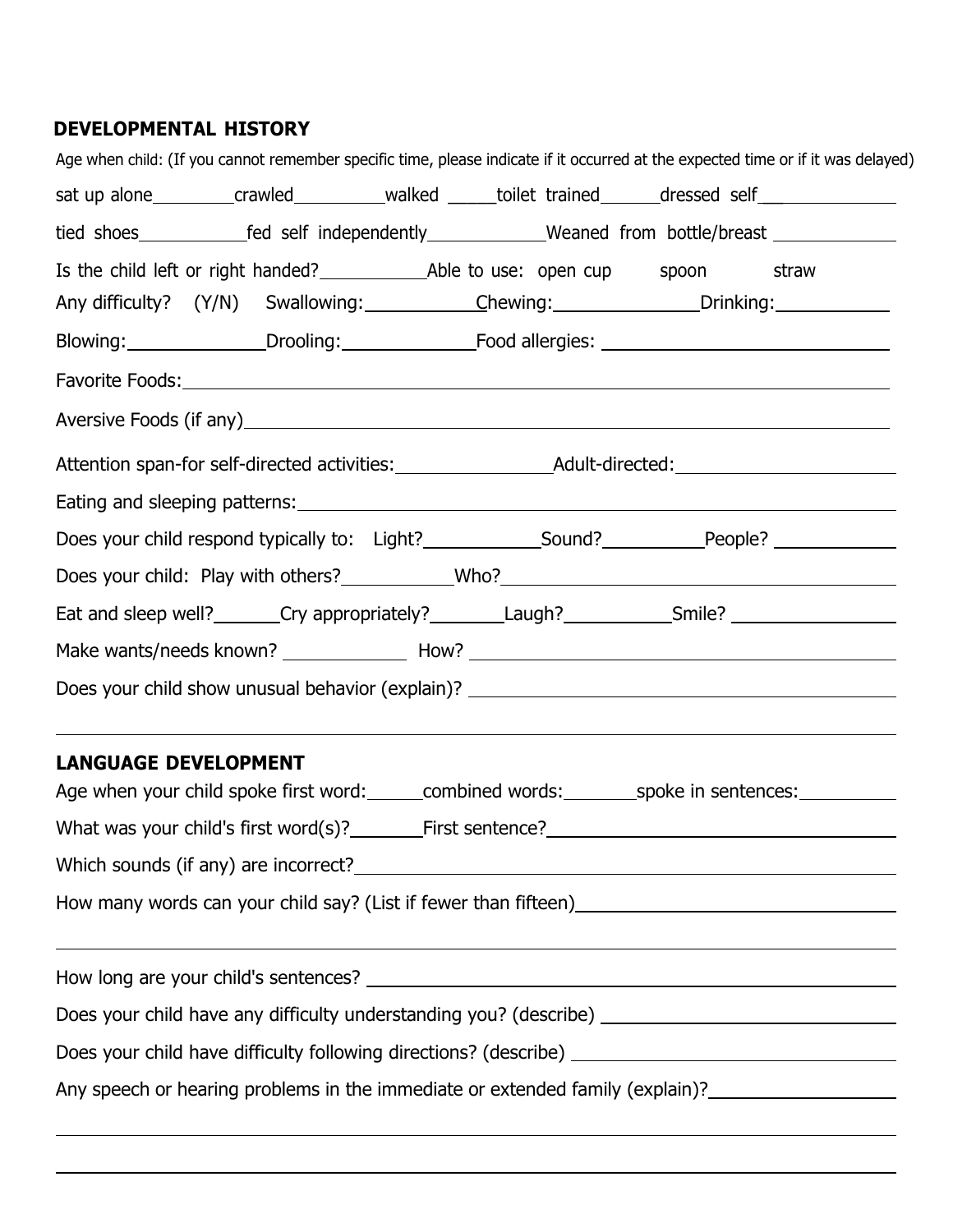# **SOCIAL DEVELOPMENT**

|                                                                                  |  | Number of regular playmates: ________Ages: ________________________Genders: _______________________            |  |  |
|----------------------------------------------------------------------------------|--|----------------------------------------------------------------------------------------------------------------|--|--|
|                                                                                  |  |                                                                                                                |  |  |
|                                                                                  |  |                                                                                                                |  |  |
|                                                                                  |  |                                                                                                                |  |  |
|                                                                                  |  |                                                                                                                |  |  |
|                                                                                  |  | Favorite places: ____________________people: _______________________toys: __________________________           |  |  |
|                                                                                  |  | snacks: _________________________________activities: ____________________________TV programs: ________________ |  |  |
|                                                                                  |  |                                                                                                                |  |  |
|                                                                                  |  |                                                                                                                |  |  |
| <b>SCHOOL HISTORY</b>                                                            |  |                                                                                                                |  |  |
|                                                                                  |  |                                                                                                                |  |  |
|                                                                                  |  |                                                                                                                |  |  |
|                                                                                  |  |                                                                                                                |  |  |
|                                                                                  |  |                                                                                                                |  |  |
| ,我们也不会有什么。""我们的人,我们也不会有什么?""我们的人,我们也不会有什么?""我们的人,我们也不会有什么?""我们的人,我们也不会有什么?""我们的人 |  |                                                                                                                |  |  |
| Has the teacher expressed any concern? If so, what?                              |  |                                                                                                                |  |  |
| <b>OTHER</b>                                                                     |  |                                                                                                                |  |  |
|                                                                                  |  |                                                                                                                |  |  |
|                                                                                  |  |                                                                                                                |  |  |
|                                                                                  |  |                                                                                                                |  |  |
| Anything else you would like us to know?                                         |  |                                                                                                                |  |  |
|                                                                                  |  |                                                                                                                |  |  |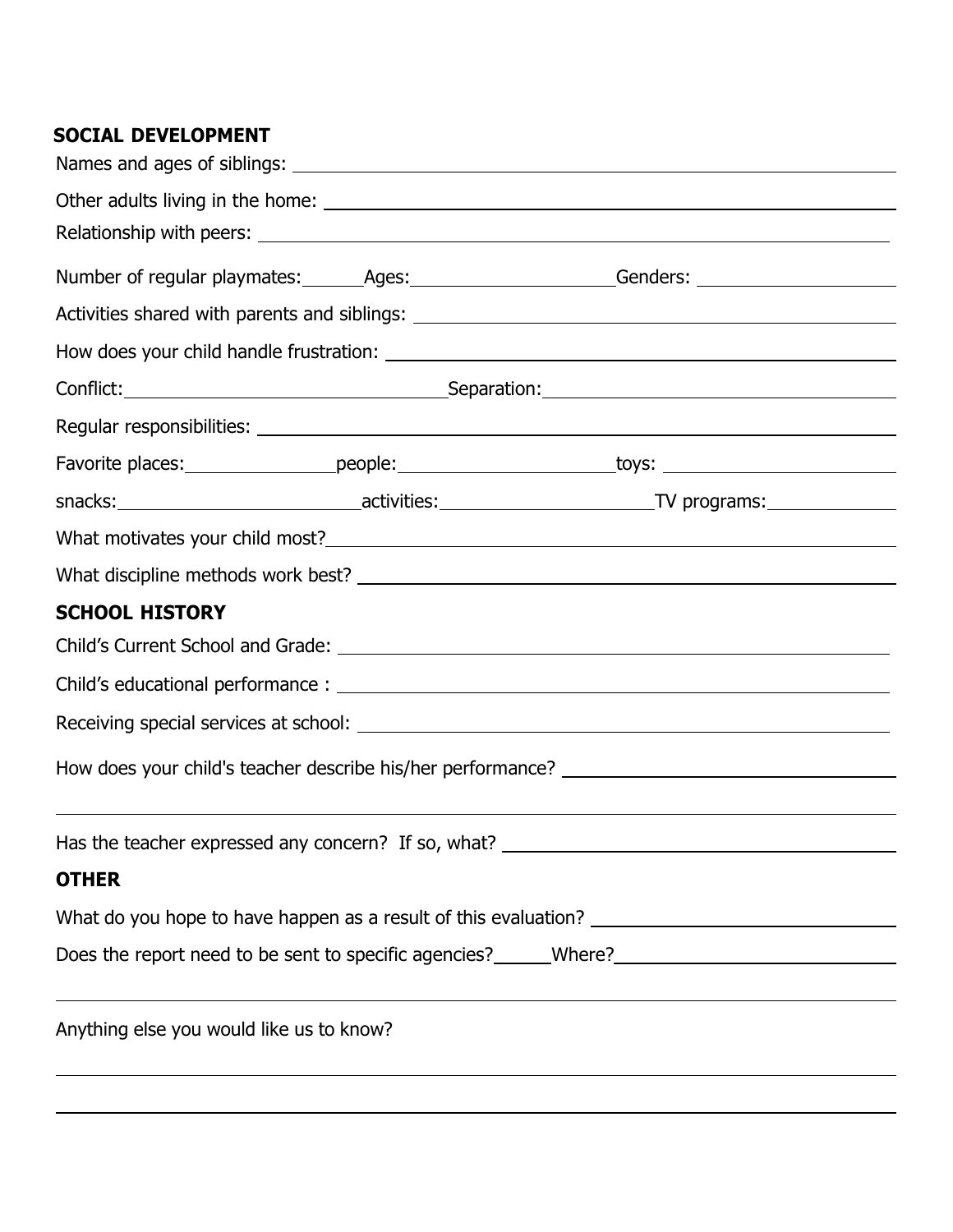# **CONTACT INFORMATION**

At times we may need to contact you for appointment reminders or other concerns. Please complete only the items below that you authorize as a method of contact. Note: Home address, one phone number and one e-mail address are required.

|                                                                                    |  |  | No        |
|------------------------------------------------------------------------------------|--|--|-----------|
|                                                                                    |  |  | <b>No</b> |
|                                                                                    |  |  | No        |
|                                                                                    |  |  |           |
|                                                                                    |  |  | <b>No</b> |
|                                                                                    |  |  | No        |
|                                                                                    |  |  |           |
| Please select your preferred contact method (one only) for each item listed below: |  |  |           |
| Appointment Reminders: Mother's Email Father's Email                               |  |  | Phone     |
|                                                                                    |  |  |           |

Other Correspondence: Mother's Email Father's Email Phone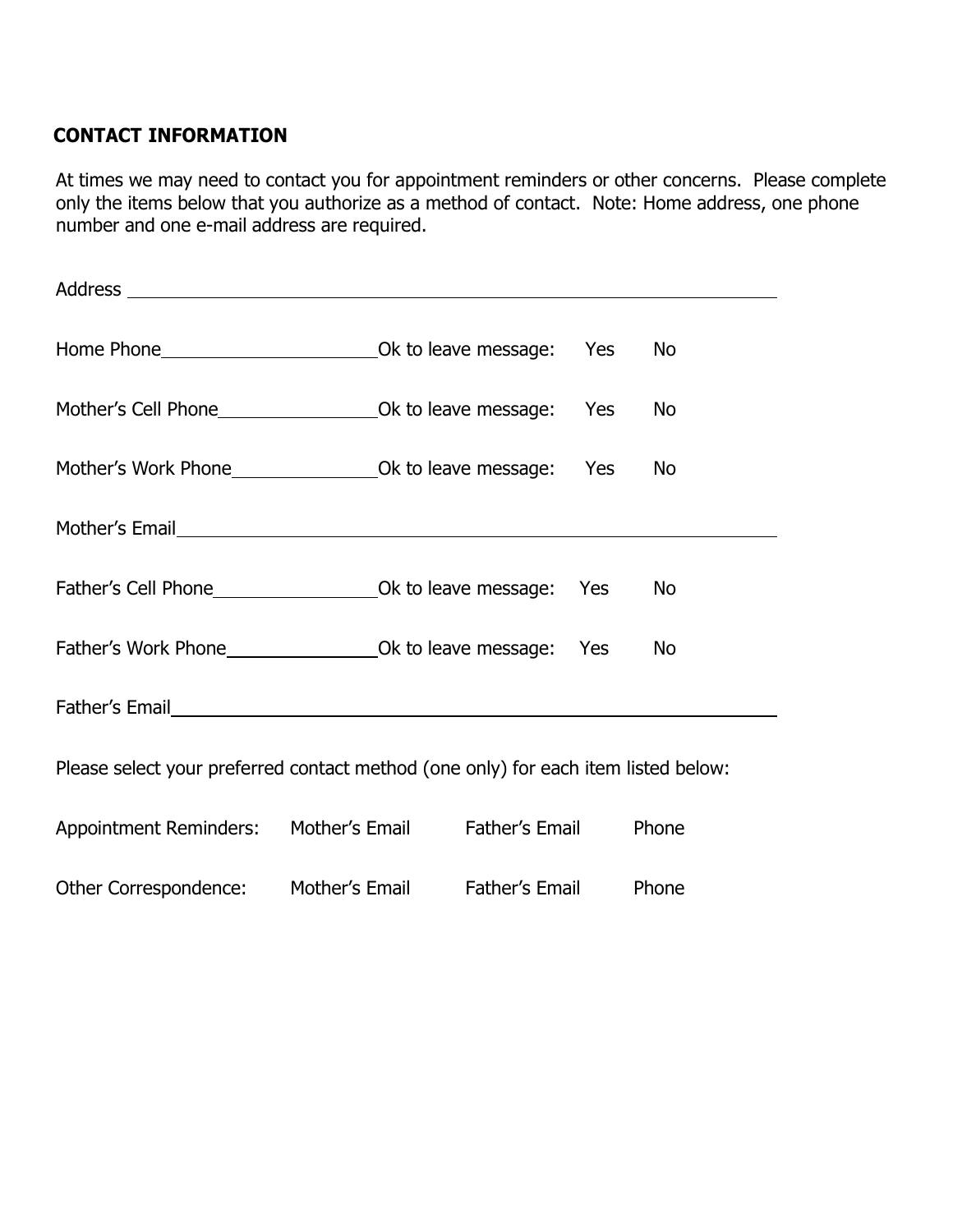## **INSURANCE/PAYMENT INFORMATION**

NOTE: Copies of the policyholder's driver's license and insurance card may be made at the first appointment.

## **Assignment of Benefits (insurance patients only):**

I , authorize the release of any payment and medical information necessary to process me or my family member's insurance claim and related claims. I hereby authorize payment directly to Little Chatterbox Speech, Language, and Hearing Solutions, LLC of the insurance benefits otherwise payable to me for all professional services.

Signature of Policyholder Date

## **PARTY RESPONSIBLE FOR PAYMENT**

Personal Information:

| <b>Employer Information:</b>                  |  |
|-----------------------------------------------|--|
| Company Name: University of the Company Name: |  |
|                                               |  |
|                                               |  |
|                                               |  |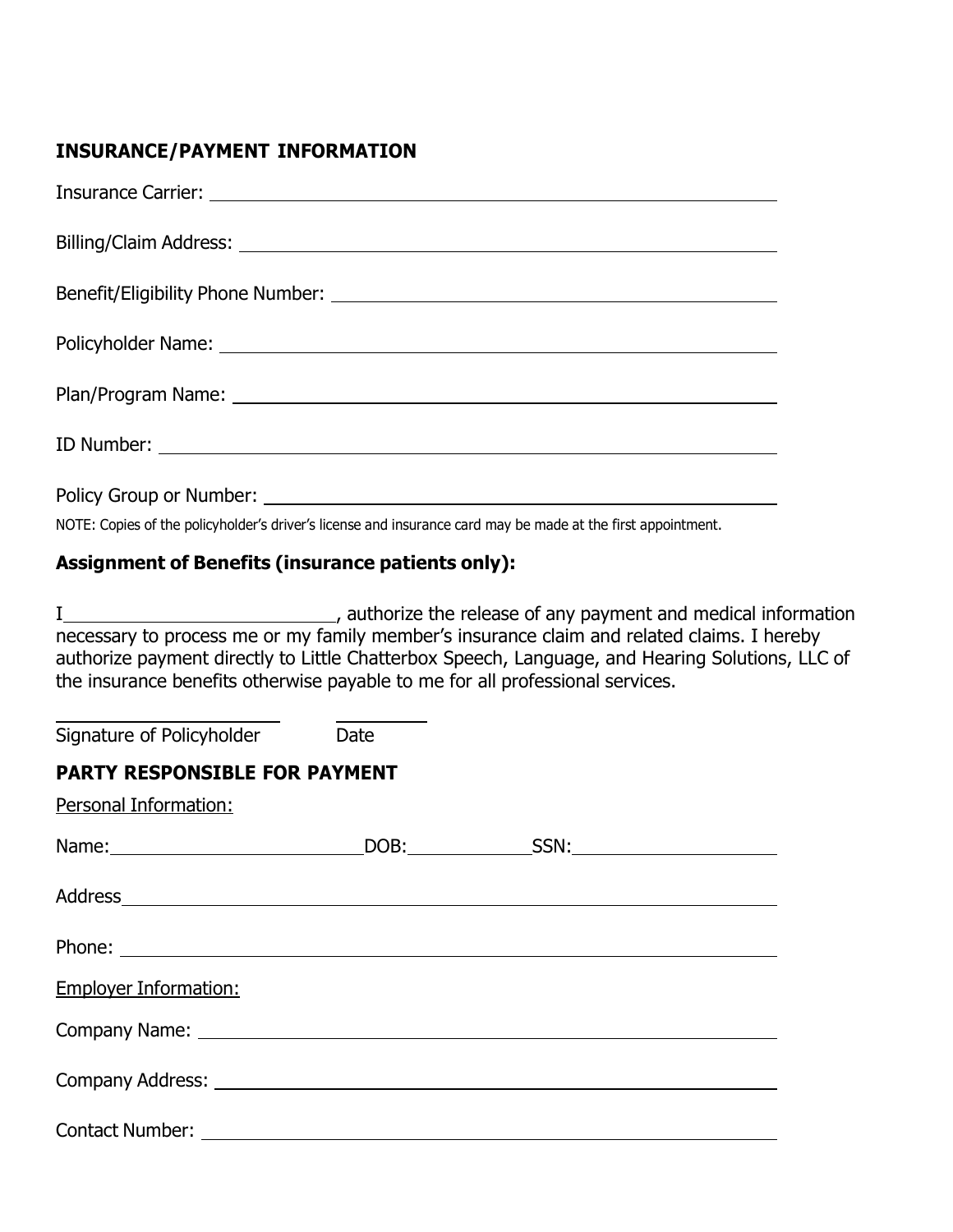# **POLICIES AND PROCEDURES**

### **Appointments**

If you must cancel an appointment that you have scheduled, please call immediately. Except under emergency circumstances, all appointments cancelled with less than 24 hour notice will be subject to a \$35 service fee. In the event that you arrive late for your appointment, we will do my best to see you, however the appointment may be shortened due to time constraints; the full session fee still applies. Please note that most insurance companies will not reimburse for missed appointments and you will remain responsible for these charges. Please do not bring any child to the clinic that does not have an appointment with us (e.g., siblings), unless you have discussed this in advance.

## **Confidentiality**

Your privacy is very important to us. We strongly recommend that you review the *Notice of* Privacy Policy for important details regarding policies for maintaining confidentiality. In particular, you should be aware that we will only contact you via means that you have specifically authorized in your new client paperwork. If you would like us to exchange information with persons other than yourself, an *Authorization for Release of Information* form must be completed. This form can be downloaded from the client forms section of the website.

## **Fees**

We will always inform you of the charges prior to providing any type of clinical service. A schedule of fees can be obtained from our office at any time. Fees apply to various types of services including direct client contact (clinic based or offsite), phone consultations, travel, and consultation with other professionals.

## **Payment**

The person who completes the Party Responsible for Payment section is responsible for payment of all services rendered. In most cases, payment is due at the time services are rendered unless you have made other arrangements in advance. For children scheduled for individual therapy without a parent present, payment should be made in advance or be sent with the child (services will not be provided otherwise). Accounts more than 30 days overdue will be subject to a \$20 late fee and 5% interest charge. Accounts more than 60 days overdue will be sent to collection. For clients seeking third-party reimbursement, please be aware that you are ultimately responsible for the payment of services rendered. In the event that your insurance carrier denies payment (including recoupment) or does not remit payment within 45 days, the client will be responsible for payment of all services rendered. We may at times provide discounts or fee waivers for families with extenuating circumstances; however, it is the client's responsibility to ensure that acceptance of such fee reductions will not adversely affect third-party payment obligation.

## **Health Insurance**

We participate with some insurance companies, but not all. In the event that we do not accept your insurance, we will be happy to provide you with the necessary paperwork to assist you in seeking reimbursement for out-of-network provider services. Please also be advised that many health insurance plans have limited coverage for speech-language pathology services. It is recommended that you contact your insurance company to discuss the limits of your coverage.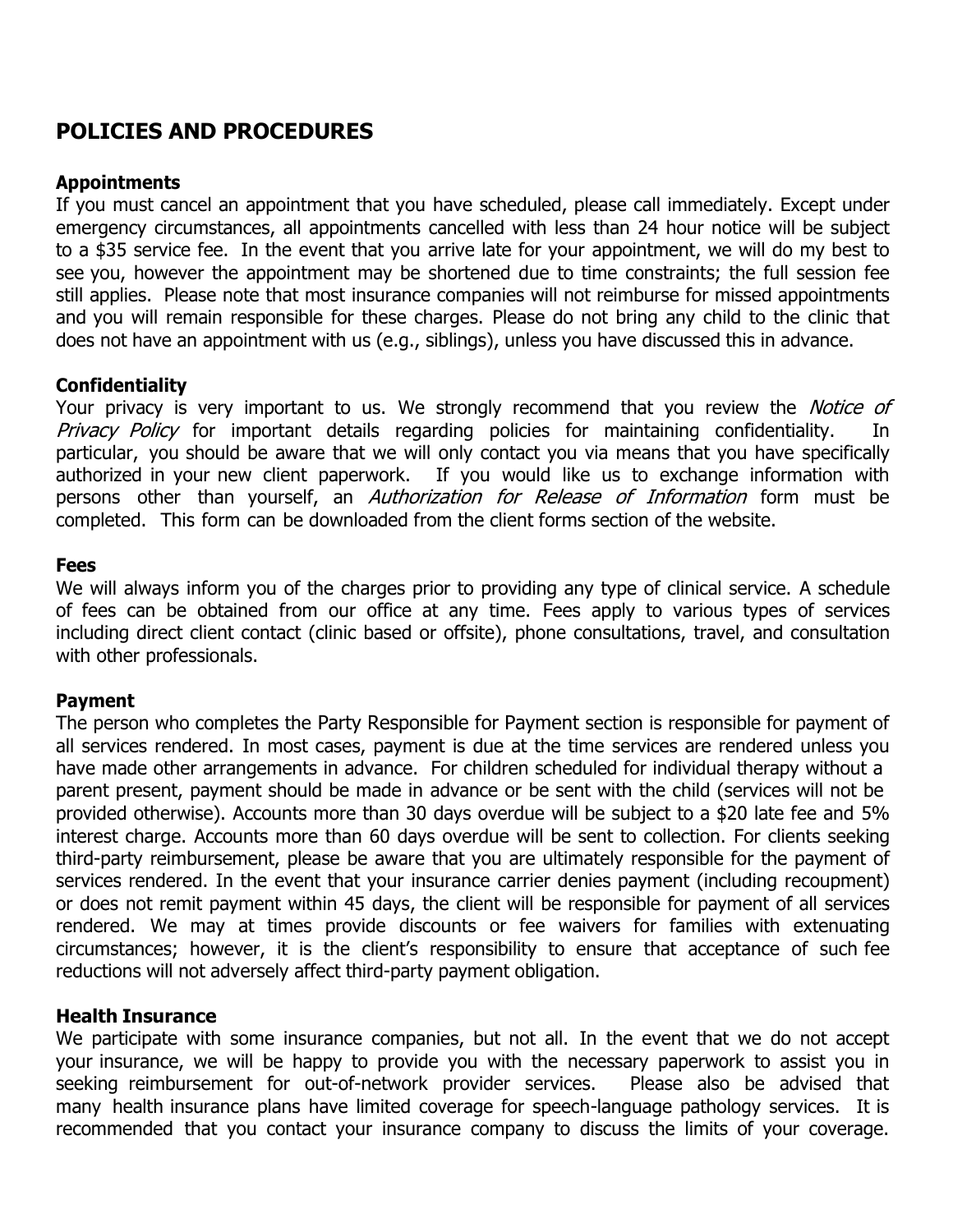## **Termination of Services**

In the event that you do not keep your financial obligations to Little Chatterbox Speech, Language, and Hearing Solutions, LLC and remain delinquent on your account for more than 60 days, services will be suspended until payment is received. Services may also be terminated if it is determined that continued participation will be a detriment to the child or their family.

## **Health Policy**

Your cooperation is required in order to maintain a healthy environment. A child must be temperature-free for 24 hours before returning to therapy. If your child has vomiting and/or diarrhea, he/she should not return to therapy until 24 hours have passed since the last episode of the same.

Children will not be seen if any of the following is present:

- Too ill or uncomfortable to function in the therapy setting
- Continual runny nose
- Thick or discolored nasal discharge
- Excessive sneezing or coughing and mucus-producing cough
- An elevated temperature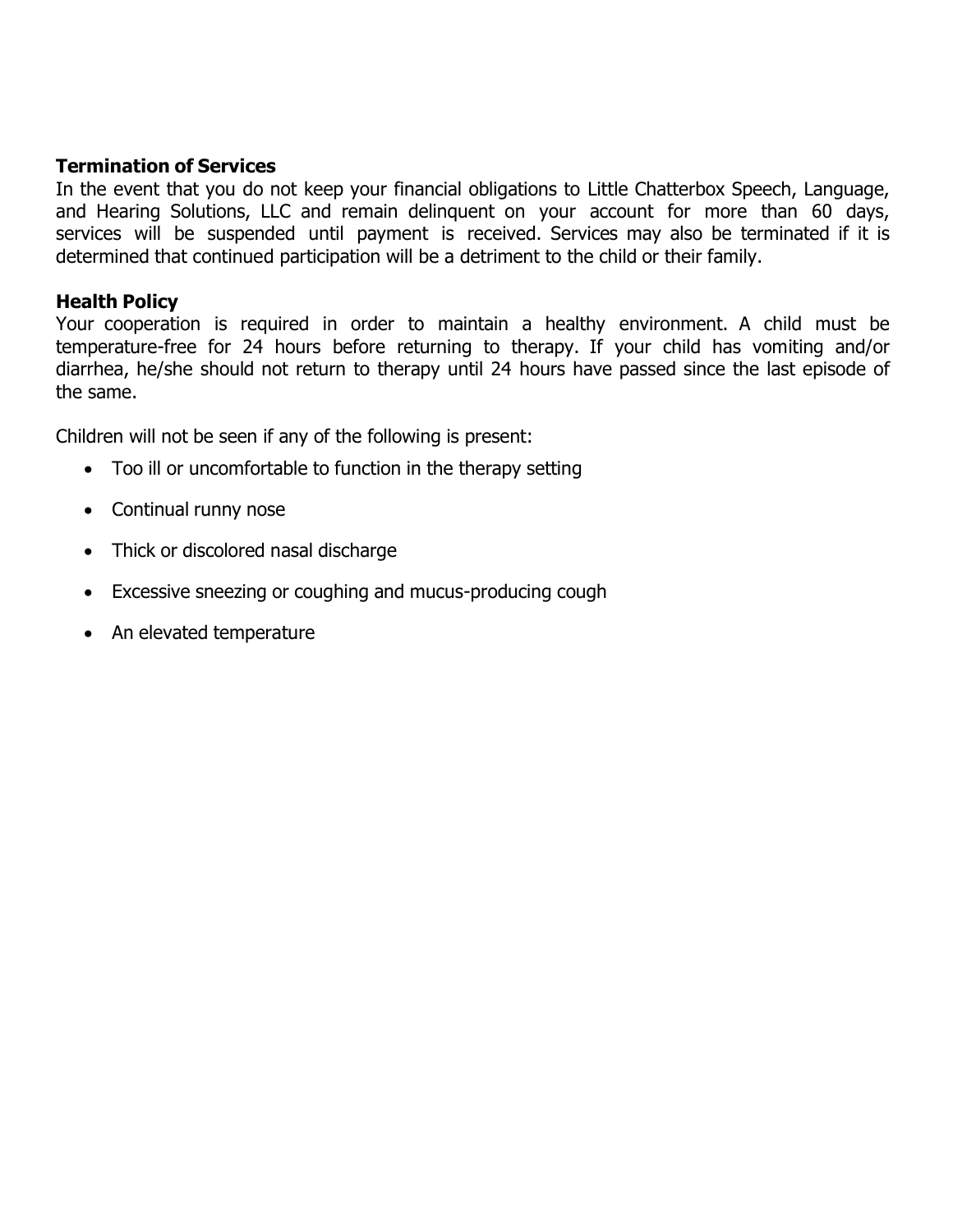# **NOTICE OF PRIVACY POLICIES**

This form describes the confidentiality of your medical records, how the information is used, your rights, and how you may obtain this information.

## **Our Legal Duties**

State and Federal laws require that we keep your medical records private. Such laws require that we provide you with this notice informing you of our privacy of information policies, your rights, and our duties. Little Chatterbox Speech, Language, and Hearing Solutions, LLC is required to abide these policies until replaced or revised. Little Chatterbox Speech, Language, and Hearing Solutions, LLC have the right to revise our privacy policies for all medical records, including records kept before policy changes were made. Any changes in this notice will be made available upon request before changes take place. The contents of material disclosed to us in an evaluation, intake, or counseling session are covered by the law as private information. Little Chatterbox Speech, Language, and Hearing Solutions, LLC respect the privacy of the information that you provide us and we abide by ethical and legal requirements of confidentiality and privacy of records.

## **Use of Information**

Information about you may be used by the personnel associated with Little Chatterbox Speech, Language, and Hearing Solutions, LLC for diagnosis, treatment planning, treatment, and continuity of care. Both verbal information and written records about a client cannot be shared with another party without the written consent of the client or the client's legal guardian or personal representative. It is the policy of Little Chatterbox Speech, Language, and Hearing Solutions, LLC not to release any information about a client without a signed release of information except in certain emergencies or exceptions in which client information can be disclosed to others without written consent. Some of these situations are noted below, and there may be other provisions provided by legal requirements.

## **Abuse**

If a client states or suggests that he or she is abusing a child or vulnerable adult, or has recently abused a child or vulnerable adult, or a child (or vulnerable adult) is in danger of abuse, the health care professional is required to report this information to the appropriate social service and/or legal authorities. If a client is the victim of abuse, neglect, violence, or a crime victim, and their safety appears to be at risk, we may share this information with law enforcement officials to help prevent future occurrences and capture the perpetrator.

## **In the Event of a Client's Death**

In the event of a client's death, the spouse or parents of a deceased client have a right to access their child or spouse's records.

## **Professional Misconduct**

Professional misconduct by a health care professional must be reported by other health care professionals. In cases in which a professional or legal disciplinary meeting is being held regarding the health care professional's actions, related records may be released in order to substantiate disciplinary concerns.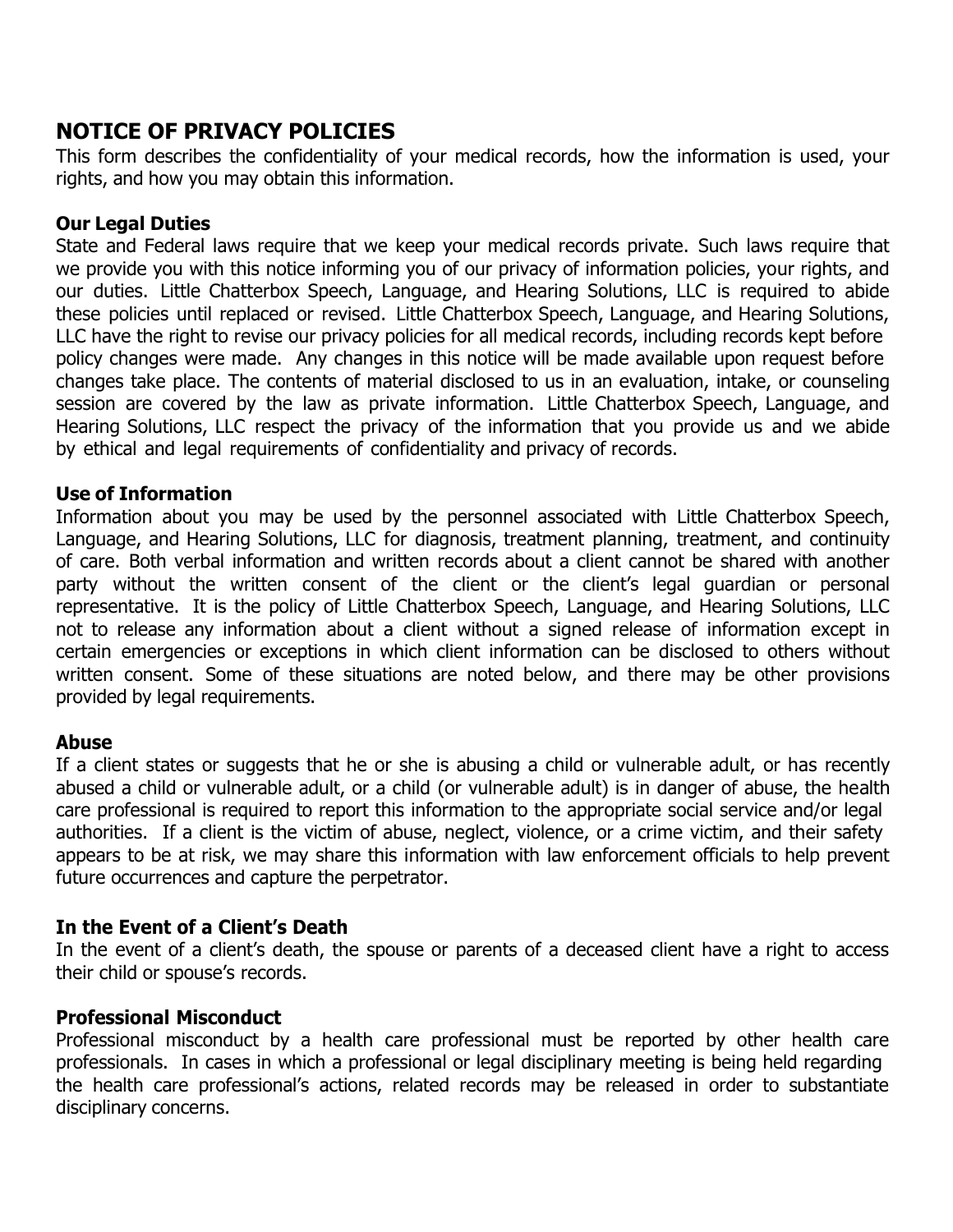## **Minors/Guardianship**

Parents or legal guardians of non-emancipated minor clients have the right to access the client's records unless it is determined that access would have a detrimental effect on the therapeutic relationship, or on the client's physical safety or psychological well-being.

### **Other Provisions**

When payment for services is the responsibility of the client, or a person who has agreed to providing payment and payment has not been made in a timely manner, collection agencies may be utilized in collecting unpaid debts. The specific content of the services (e.g., diagnosis, treatment plan, progress notes, testing) is not disclosed. If a debt remains unpaid it may be reported to credit agencies, and the client's credit report may state the amount owed, the time-frame, and the name of the clinic or collection source.

Insurance companies, managed care, and other third-party payers are given information that they request regarding services to the client. Information that may be requested includes type of services, dates/times of services, diagnosis, treatment plan, description of impairment, progress of therapy, summaries or copies of the entire clinical record. Only the minimally acceptable amount of information will be released to accommodate such requests.

Information about clients may be disclosed in consultations with other professionals in order to provide the best possible treatment. In such cases the name of the client, or any identifying information, is not disclosed. Clinical information about the client is discussed. Some progress notes and reports are dictated/typed within the practice or by outside sources specializing in (and held accountable for) such procedures.

Communications with the client outside the clinic setting will only occur as authorized by the client. When it is necessary to contact the client via telephone, messages will not be left on voicemails (or with persons other than the client or the client's legal guardian) unless Little Chatterbox Speech, Language, and Hearing Solutions, LLC has received written authorization to do so.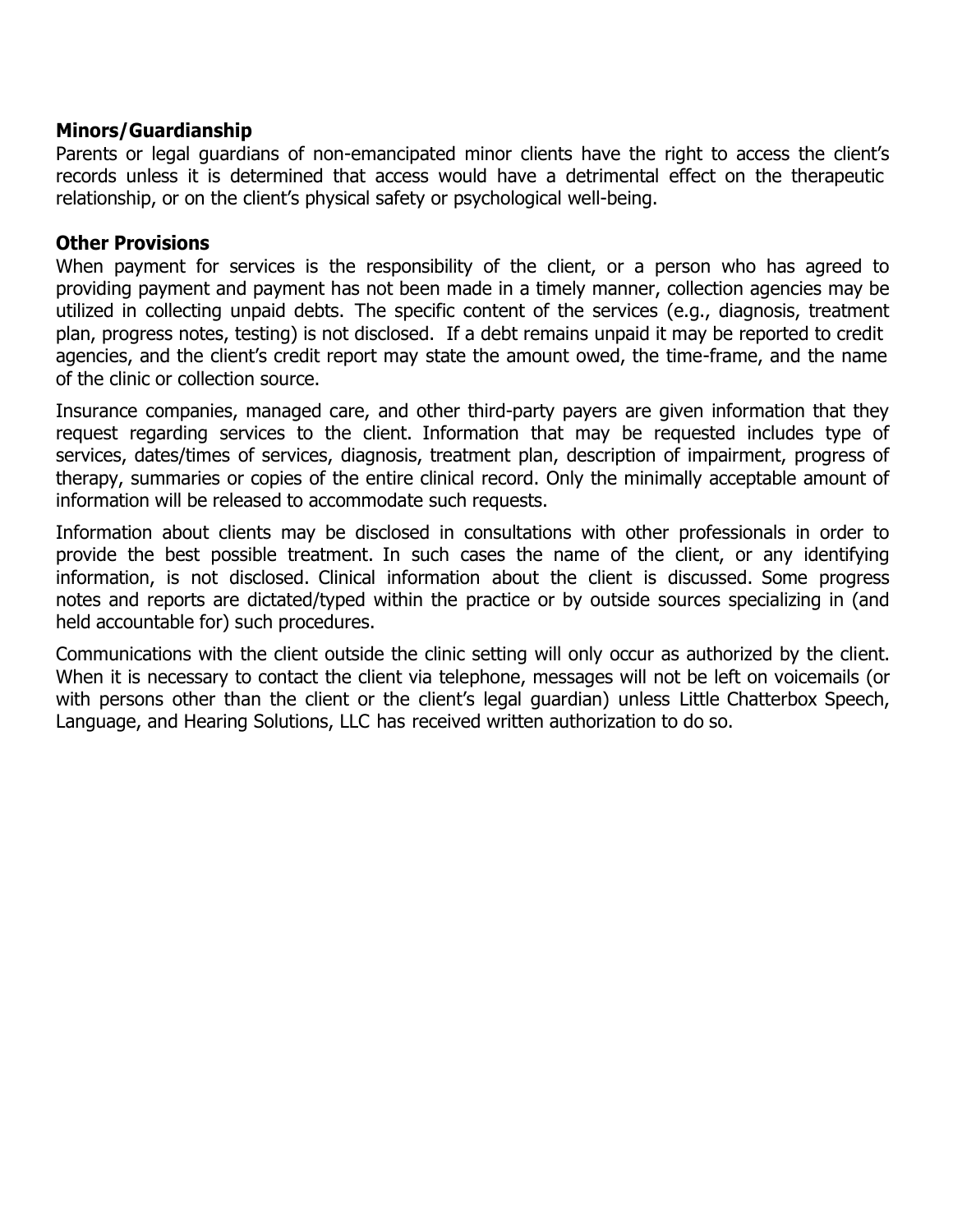## **Your Rights**

- You have the right to request to review or receive your medical files. If your request is denied, you will receive a written explanation of the denial. Records for non-emancipated minors must be requested by their custodial parents or legal guardians. The charge for this service is \$.25 per page, plus postage.
- You have the right to cancel a release of information by providing Little Chatterbox Speech, Language, and Hearing Solutions, LLC a written notice.
- You have the right to restrict which information might be disclosed to others. However, if we do not agree with these restrictions, we are not bound to abide by them.
- You have the right to request that information about you be communicated by other means or to another location.
- You have the right to disagree with the medical records in our files. You may request that this information be changed. Although we might deny changing the record, you have the right to make a statement of disagreement, which will be placed in your file.
- You have the right to know what information in your record has been provided to whom.
- You have the right to request a copy of this notice.

## **Complaints**

If you have any complaints or questions regarding these procedures, please contact me. I will get back to you in a timely manner. If you believe your privacy rights have been violated, complaints should also be directed to Little Chatterbox Speech, Language, and Hearing Solutions, LLC. If you are not satisfied with the manner in which this office handles a complaint, you may submit a formal complaint to: Office of Civil Rights, U.S. Department of Health and Human Services, 200 Independence Avenue, S.W., Room 509F, HHH Building, Washington, D.C. 20201. There will be no retaliation for filing a complaint with Little Chatterbox Speech, Language, and Hearing Solutions, LLC or the Office of Civil Rights.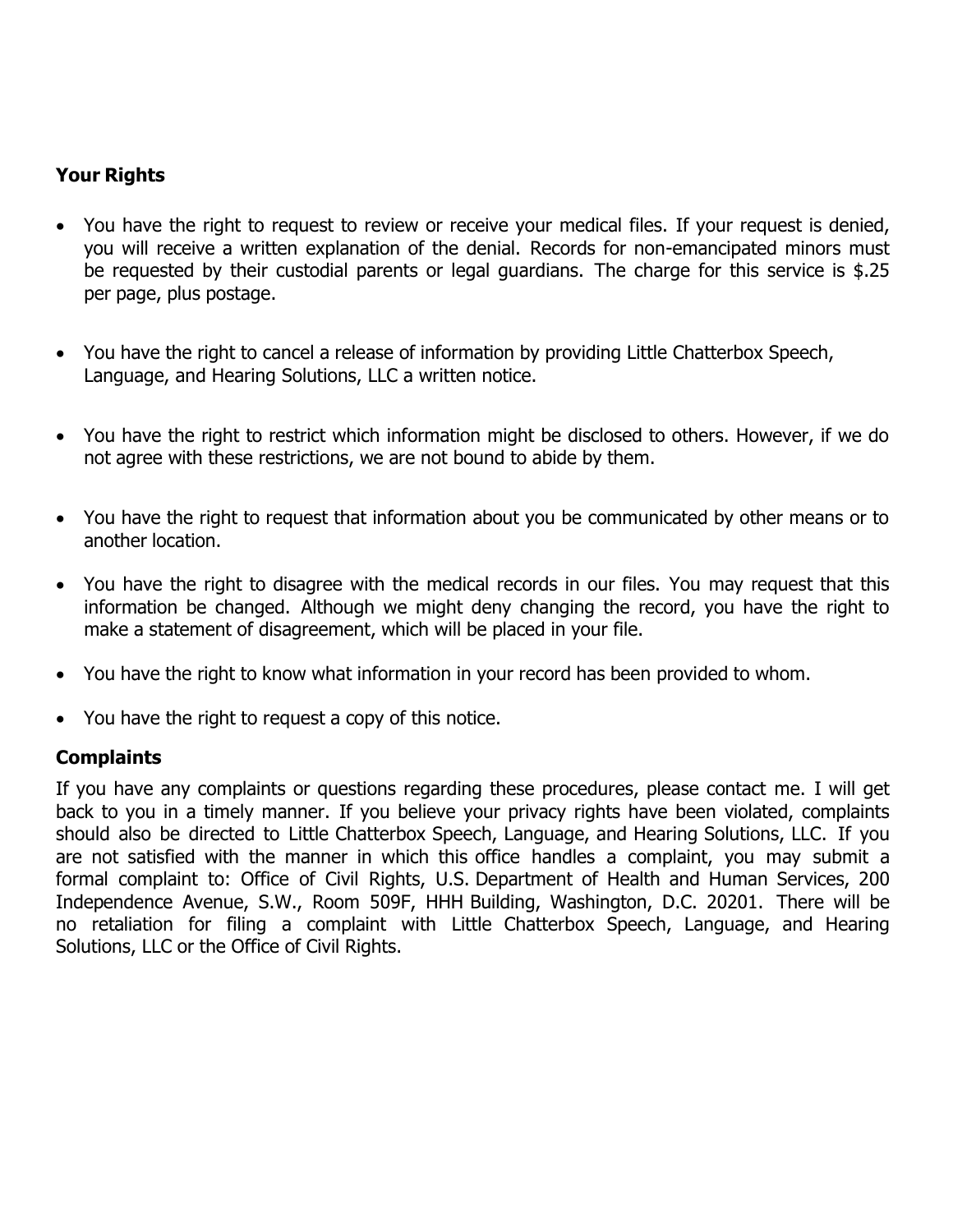# **PATIENT RIGHTS**

As a recipient of services at Little Chatterbox Speech, Language, and Hearing Solutions, LLC, we would like to inform you of your rights. Below is a description of each of your rights. If at any time you feel your rights have been violated, please contact Little Chatterbox Speech, Language, and Hearing Solutions, LLC and ask to speak with me.

- You have the right to refuse or terminate services at any time for any reason. Your participation in services is voluntary.
- You have the right to submit complaints or suggestions at any time. Little Chatterbox Speech, Language, and Hearing Solutions, LLC will fully investigate any complaints and seriously consider any suggestions you have for improving the services we provide.
- You have the right to information regarding the cost of services. Little Chatterbox Speech, Language, and Hearing Solutions, LLC will always inform you of charges before we provide a service. A schedule of fees can also be obtained from our office at any time.
- You have the right to privacy. Please see our Notice of Privacy Policy for information regarding certain limits to confidentiality and how your protected health information will be used.
- You have the right to know under what conditions we will terminate our services. Please refer to Little Chatterbox Policies and Procedures document for this information.
- You have the right to be informed of any changes in our policies. You will always be notified in the event that we change a policy that is relevant to the services we provide you.